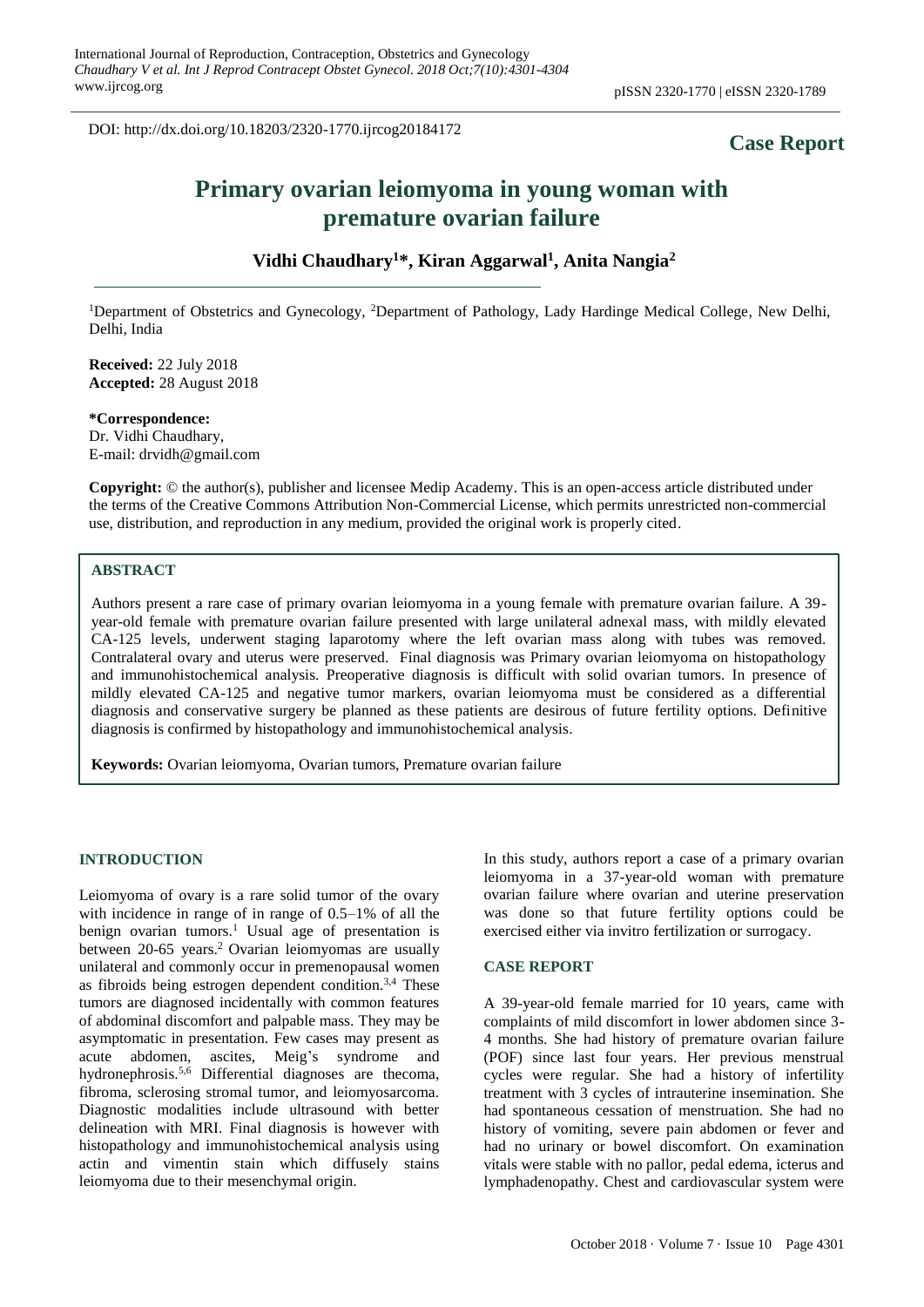grossly normal. Per abdomen examination revealed 12X10 cm mass occupying hypo agastric and right lumbar region with restricted mobility. Mass was nontender. Per speculum examination revealed nulliparous os with healthy vagina and cervix. On per vaginal examination, uterus was anteverted and bulky. Nontender, firm mass of 12x12 cm was felt through right fornix with restricted mobility and was felt separately from uterus. Rectal mucosa was free on per rectal examination. Tumor markers were asked for and had CA 125-76 IU/L. Serum AFP 3.26ng/ml, CA 19-9-<2, LDH 133 IU/L, beta HCG <1.2Miu/ml, Inhibin A 3.4pg/ml, and CEA 0.68, all were within normal range. Her LH 48 Miu/ml and FSH 21Miu/ml levels were near menopausal range.



**Figure 1: MRI showing large ovarian mass with normal sized uterus.**



**Figure 2: MRI showing ovarian mass on sagittal view.**

Her whole abdomen and pelvic ultrasound findings showed right adnexal mass abutting right lateral wall of uterus. Uterus was normal in size and shape with endometrial thickness of 6 mm. There was moderate ascites. No abnormality as noted in other visceral organs. Bilateral ovaries were not visualized. MRI whole abdomen showed large well circumscribed abdominopelvic mass lesion of 7x9x10 cm superior to uterine fundus and anterior wall of uterus and showed isointense signal intensity on T1W/ T2W sequences with internal areas of cystic degeneration which appears as hyperintense signal intensity on T2W/STIR sequence suggestive of right ovarian neoplastic lesion or broad ligament fibroid (Figure 1 and 2).



#### **Figure 3: Per operative findings-large left side ovarian mass with normal sized uterus.**

Keeping in view of her clinical history, examination and imaging, staging laparotomy was planned. Her routine investigations were normal. Staging laparotomy revealed 200cc of serous peritoneal fluid which was sending for cytology and biochemistry which came negative for malignancy. Uterus was normal size with no deposits. Right tubes and ovary were healthy, but ovary was streaked. Left ovary was streaked and at its medial end gave rise to a large solid ovarian mass of 8x9x10 cm which was adherent to rectosigmoid. On palpation, capsule was smooth, regular margins and intact (Figure 3 and 4). There were no deposits on mass.



#### **Figure 4: Per operative findings-gross appearance of ovarian mass.**

Bowel was healthy and there were no enlarged lymph nodes. Left salpingo-oophorectomy was done as patient wished to retain uterus for future fertility options via invitro fertilization and staging laparotomy was suggestive of benign ovarian tumor. Patient had uneventful postoperative period and was discharged.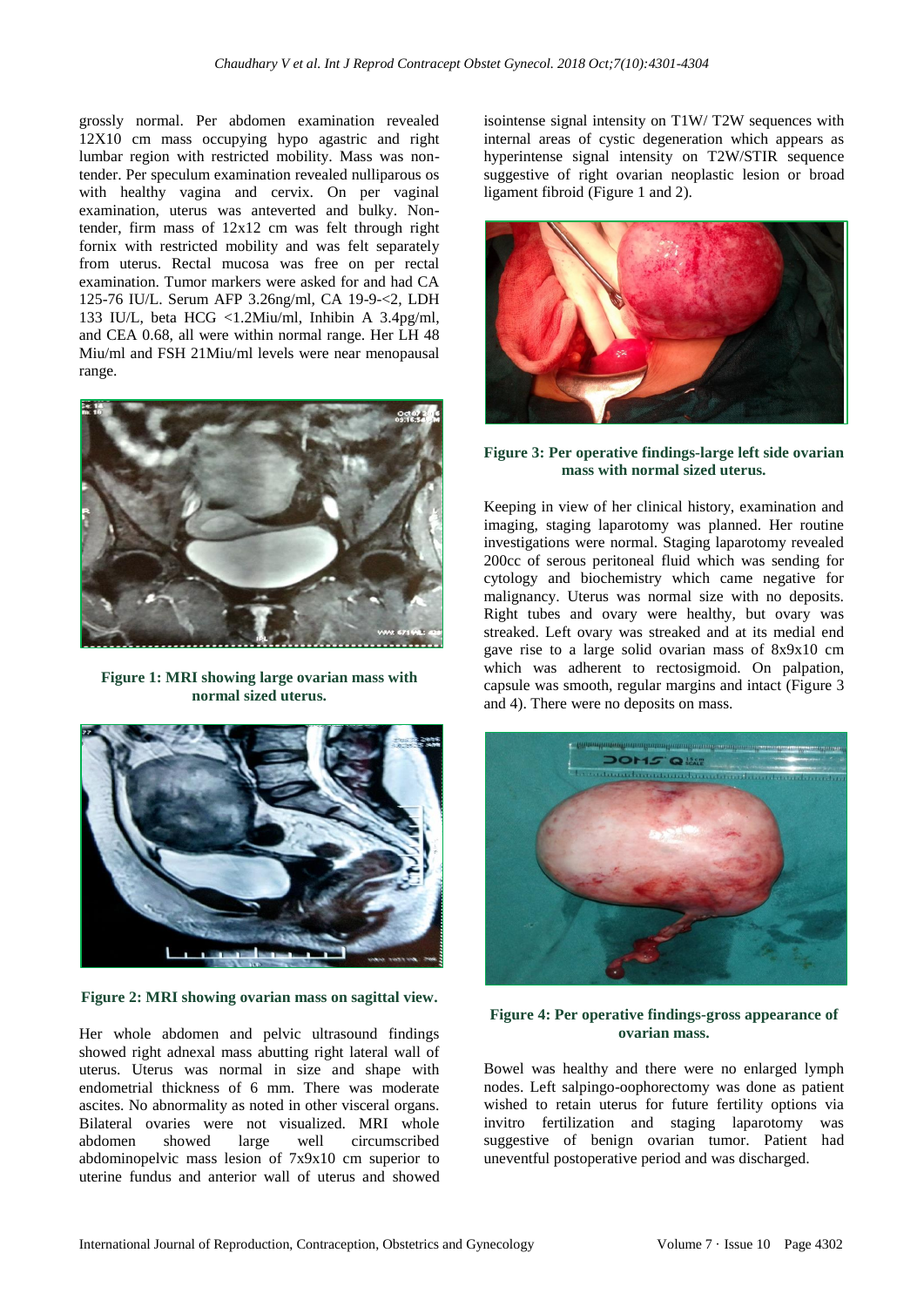

**Figure 5: Histopathology showing ovarian tissue with follicles in periphery and smooth muscle fibres.**

Omental biopsy was sent which was negative for any malignancy. Cut-section showed solid pattern suggestive of thecoma or fibroma. However final histopathology showed smooth muscle fibres with ovarian tissue at periphery suggestive of leiomyoma.



**Figure 6: High power scan of same tissue.**

There was no atypia or pleomorphism and increased mitotic count. Immunohistochemical staining showed strong and diffuse positive staining for smooth muscle actin (SMA) (Figure 5-8). Vimentin was strongly positive. Ki-67 proliferation index was low. Final diagnosis was primary ovarian leiomyoma.



**Figure 7: Strong positive vimentin stain.**



**Figure 8: Strong positive SMA (Smooth Muscle Actin) stain.**

#### **DISCUSSION**

Primary ovarian leiomyoma is a rare benign tumour of the ovary seen in women usually between 20 and 65 years old.1,4 Though it has been reported in premenarchal girl as well. <sup>3</sup> Ovarian leiomyomas arise from smooth muscle cells in the ovarian hilar blood vessels, with other proposed origins being cells in the ovarian ligament, smooth muscle cells or multipotential cells in the ovarian stroma, and cortical smooth muscle metaplasia.<sup>1</sup> oestrogen may play a role in the development of ovarian leiomyomas. These tumors are usually unilateral and small, but large sized tumors have also been reported, as in present case.<sup>7</sup> In the pediatric/young adult group, they are commonly bilateral.<sup>4,8</sup>

They are detected incidentally during routine pelvic examination, during surgery, or after surgical removal of the ovary.8 Most of the patients are asymptomatic or present as palpable mass, as in present case, with mild elevations of CA-125. In contrast, large tumors may present with ascites, hydrothorax, hydronephrosis, and elevated levels of tumour marker, CA 125.<sup>9</sup> Ovarian leiomyomas often coexist with uterine leiomyomas, but in present case the uterus was normal in size and shape. Though fibroid is an estrogen dependent tumour, possible mechanisms of overgrowth in women in women with premature ovarian failure or postmenopausal women is due to possible ovarian cortical stromal hyperplasia leading to increased estrogen secretion in ovary contributing to development of ovarian fibroid.<sup>10</sup>

In the preoperative period, diagnosis can be difficult as ultrasonography visualises ovarian leiomyomas as ovarian solid tumours mimicking malignancy. Also due to large size it is difficult to distinguish mass from pedunculated or broad ligament fibroid or ovarian malignancy. MRI is often a useful adjunct to ultrasonography. In present case, MRI revealed isointense signal intensity on T1W/T2 W sequences with internal areas of cystic degeneration which appears as hyperintense signal intensity on T2W/STIR sequence